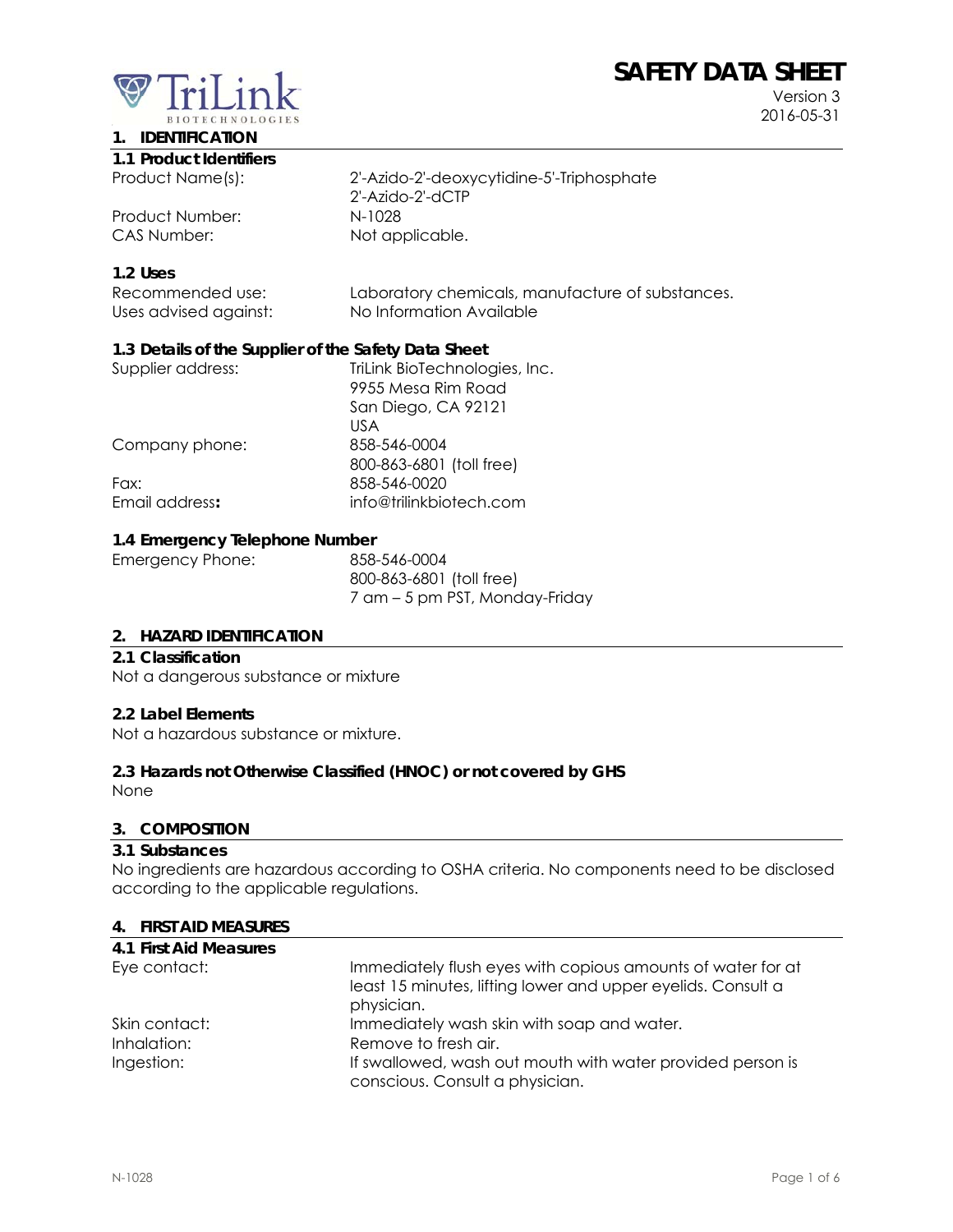# **4.2 Most Important Symptoms and Effects, both Acute and Delayed**

No information available.

# **4.3 Indication of any Immediate Medical Attention and Special Treatment Needed**

No information available.

# **5. FIRE-FIGHTING MEASURE**

| 5.1 Extinguishing Media |                                                                 |
|-------------------------|-----------------------------------------------------------------|
| Suitable Media:         | Use water spray, alcohol-resistant foam, dry chemical or carbon |
|                         | dioxide.                                                        |

# **5.2 Special Hazards Arising from Product**

No information available.

# **5.3 Advice for Firefighters**

As in any fire, wear self-contained breathing apparatus pressure-demand, MSHA/NIOSH (approved or equivalent) and full protective gear.

# **6. ACCIDENTAL RELEASE MEASURES**

**6.1 Personal Precautions, Protective Equipment and Emergency Procedures**  Ensure adequate ventilation. Avoid breathing vapors, mists or gas. See Section 8 for personal protection.

# **6.2 Environmental Precautions**

See Section 12 for additional ecological information.

# **6.3 Methods and Materials for Containment and Clean Up**

Prevent further leakage or spillage if safe to do so. Soak up with inert absorbent material. Pick up and transfer to properly labeled containers. This material and its container must be disposed of as hazardous waste.

# **7. HANDLING & STORAGE**

# **7.1 Precautions for Safe Handling**

Ensure adequate ventilation. Avoid breathing vapors, mists or gas. See Section 8 for personal protection.

#### **7.2 Conditions for Safe Storage**

Keep/store only in original container. Storage Temperature: -20°C or below.

#### **7.3 Incompatibilities**

None known based on information supplied.

#### **8. EXPOSURE CONTROLS/PERSONAL PROTECTION**

#### **8.1 Control Parameters**

This product, as supplied, does not contain any hazardous materials with occupational exposure limits established by the region specific regulatory bodies.

#### **8.2 Appropriate Engineering Controls**

General industrial hygiene practices.

#### **8.3 Individual Protection Measures**

Eye/Face Protection: Wear safety glasses with side shields (or goggles).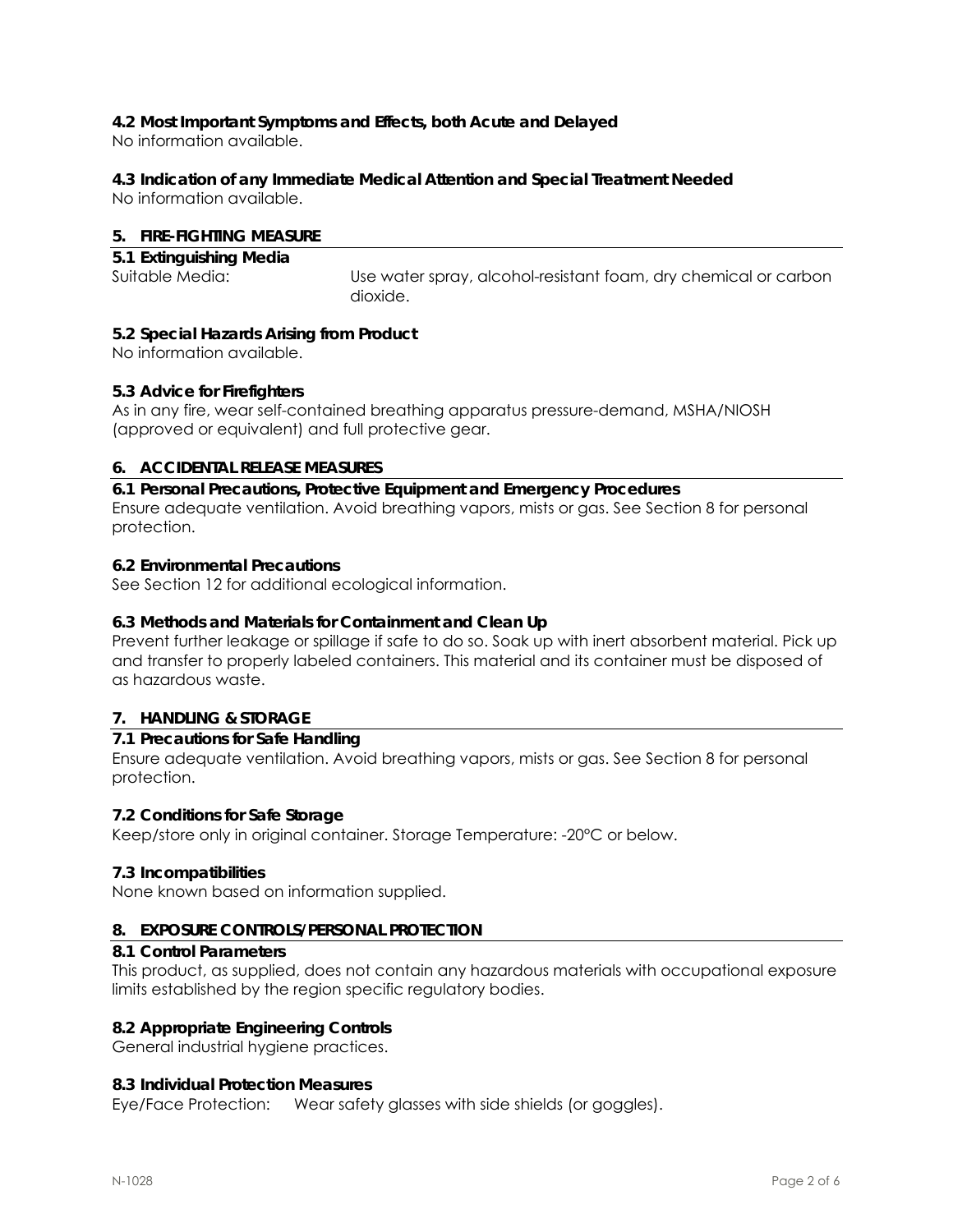|          | Skin/Body Protection: Wear suitable protective clothing and gloves. |
|----------|---------------------------------------------------------------------|
|          | Respiratory Protection: Use in well ventilated areas.               |
| General: | Handle in accordance with good industrial hygiene and safety        |
|          | practice.                                                           |

#### **9. PHYSICAL AND CHEMICAL PROPERTIES**

| 9.1 Information on Basic Physical and Chemical Properties |                                                       |  |
|-----------------------------------------------------------|-------------------------------------------------------|--|
| Physical state:                                           | Liquid                                                |  |
| Appearance:                                               | Colorless                                             |  |
| Odor:                                                     | Mild                                                  |  |
| pH:                                                       | Refer to trilinkbiotech.com for specific information. |  |
| Melting Point/Freezing Point:                             | No information available                              |  |
| <b>Boiling Point/Boiling Range:</b>                       | No information available                              |  |
| Flash Point:                                              | No information available                              |  |
| <b>Evaporation Rate:</b>                                  | No information available                              |  |
| Flammability (solid, gas):                                | No information available                              |  |
| Upper/Lower Flammability                                  | No information available                              |  |
| Limits:                                                   |                                                       |  |
| Vapor Pressure:                                           | No information available                              |  |
| <b>Vapor Density:</b>                                     | No information available                              |  |
| <b>Relative Density:</b>                                  | No information available                              |  |
| Specific Density:                                         | No information available                              |  |
| Water Solubility:                                         | No information available                              |  |
| <b>Partition Coefficient:</b>                             | No information available                              |  |
| Autoignition Temperature:                                 | No information available                              |  |
| Decomposition Temperature:                                | No information available                              |  |
| Viscosity:                                                | No information available                              |  |
| <b>Oxidizing Properties:</b>                              | No information available                              |  |
|                                                           |                                                       |  |

#### **10. STABILITY AND REACTIVITY**

# **10.1 Reactivity**

No information available.

# **10.2 Chemical stability**

Stable under normal conditions.

#### **10.3 Possibility of hazardous reactions**

Can react briskly with oxidizers, danger of explosion.

#### **10.4 Conditions to avoid**

Incompatible materials. Ignition sources. Heat.

#### **10.5 Incompatible materials**

Strong oxidizing agents.

#### **10.6 Hazardous decomposition products**

Thermal decomposition can lead to release of irritating and toxic gases and vapors. Carbon monoxide. Carbon dioxide (CO2).

#### **11. TOXICOLOGICAL INFORMATION**

#### **11.1 Information on likely routes of exposure**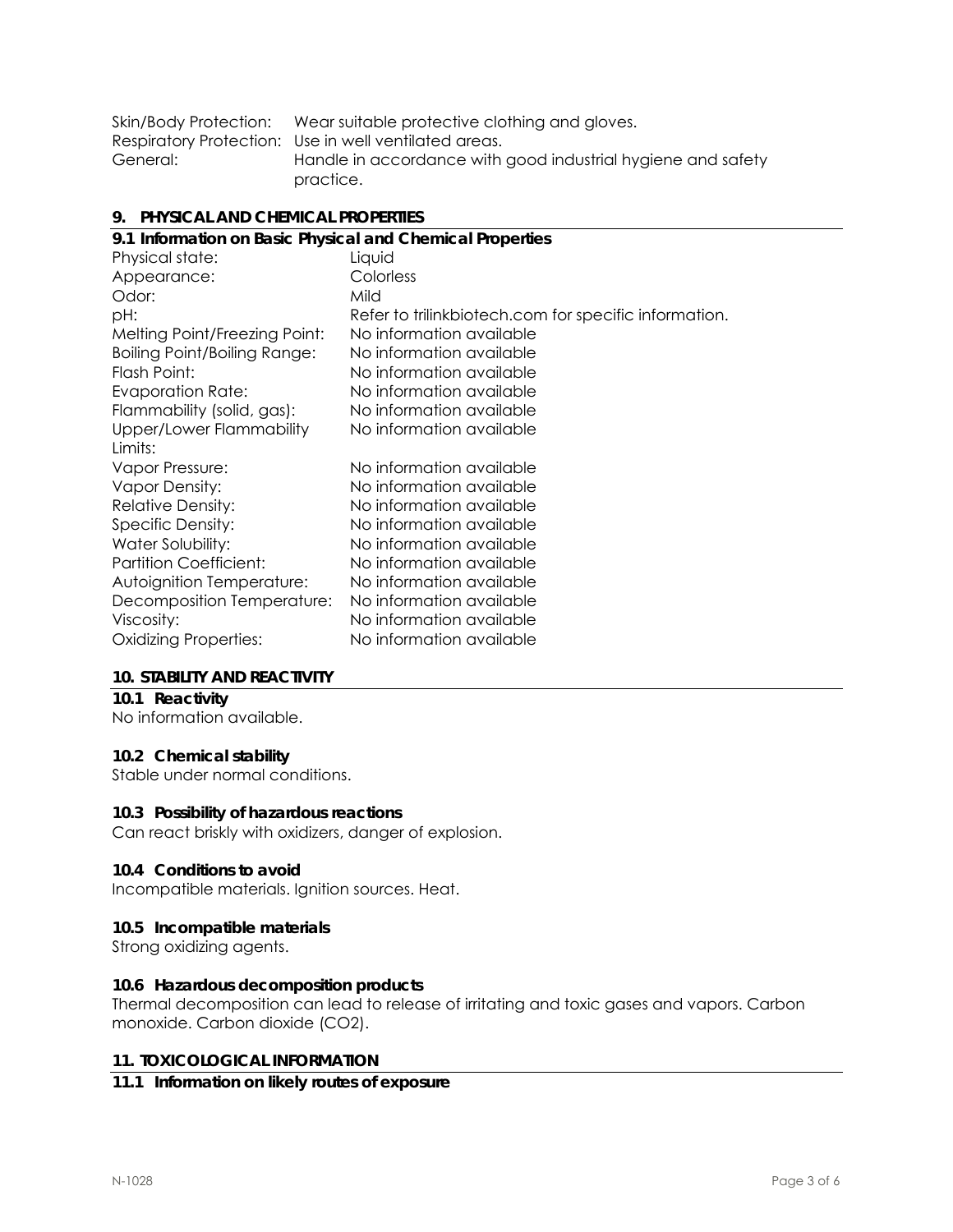| <b>Inhalation</b> | Avoid breathing vapors or mists. May cause irritation of<br>respiratory tract.                                                                                                                                                 |
|-------------------|--------------------------------------------------------------------------------------------------------------------------------------------------------------------------------------------------------------------------------|
| Eye contact       | Redness. May cause slight irritation.                                                                                                                                                                                          |
| Skin contact      | Prolonged contact may cause redness and irritation. Repeated<br>exposure may cause skin dryness or cracking.                                                                                                                   |
| Ingestion         | May cause drowsiness or dizziness. Ingestion causes burns of the<br>upper digestive and respiratory tracts. Symptoms include burning<br>sensation, coughing, wheezing, shortness of breath, headache,<br>nausea, and vomiting. |

### **11.2 Information on toxicological effects**

Symptoms No information available.

#### **11.3 Delayed and immediate effects as well as chronic effects from short and long-term exposure**

| Mild<br>Skin or Respiratory Sensitization: No information available<br>No information available<br>No information available<br>No information available<br>No information available<br>No information available<br>No information available<br>No information available<br>Kidneys, eyes, skin, respiratory system<br>No information available<br>No information available<br>No information available<br>No information available | Skin corrosion/Irritation: | Mild                     |
|------------------------------------------------------------------------------------------------------------------------------------------------------------------------------------------------------------------------------------------------------------------------------------------------------------------------------------------------------------------------------------------------------------------------------------|----------------------------|--------------------------|
|                                                                                                                                                                                                                                                                                                                                                                                                                                    | Serious Eye Damage/Eye     |                          |
|                                                                                                                                                                                                                                                                                                                                                                                                                                    | Irritation:                |                          |
|                                                                                                                                                                                                                                                                                                                                                                                                                                    |                            |                          |
|                                                                                                                                                                                                                                                                                                                                                                                                                                    | Germ Cell Mutagenicity:    |                          |
|                                                                                                                                                                                                                                                                                                                                                                                                                                    | Carcinogenicity:           |                          |
|                                                                                                                                                                                                                                                                                                                                                                                                                                    | Reproductive Toxicity:     |                          |
|                                                                                                                                                                                                                                                                                                                                                                                                                                    | Developmental Toxicity:    |                          |
|                                                                                                                                                                                                                                                                                                                                                                                                                                    | Teratogenicity:            |                          |
|                                                                                                                                                                                                                                                                                                                                                                                                                                    | STOT – Single Exposure:    |                          |
|                                                                                                                                                                                                                                                                                                                                                                                                                                    | STOT - Repeated Exposure:  |                          |
|                                                                                                                                                                                                                                                                                                                                                                                                                                    | Target Organs:             |                          |
|                                                                                                                                                                                                                                                                                                                                                                                                                                    | Chronic Toxicity:          |                          |
|                                                                                                                                                                                                                                                                                                                                                                                                                                    | Subchronic Toxicity:       |                          |
|                                                                                                                                                                                                                                                                                                                                                                                                                                    | Neurological Effects:      |                          |
|                                                                                                                                                                                                                                                                                                                                                                                                                                    | <b>Aspiration Hazard:</b>  |                          |
|                                                                                                                                                                                                                                                                                                                                                                                                                                    | Other Adverse Effects:     | No information available |

#### **12. ECOLOGICAL INFORMATION**

### **12.1 Marine pollutant**

No information available

#### **12.2 Ecotoxicity**

No information available

### **12.3 Persistence and degradability**

No information available

#### **12.4 Bioaccumulation**

No information available

#### **12.5 Mobility**

No information available

#### **12.6 Other adverse effects**

Ozone Depletion Potential: No information available

Ozone: No information available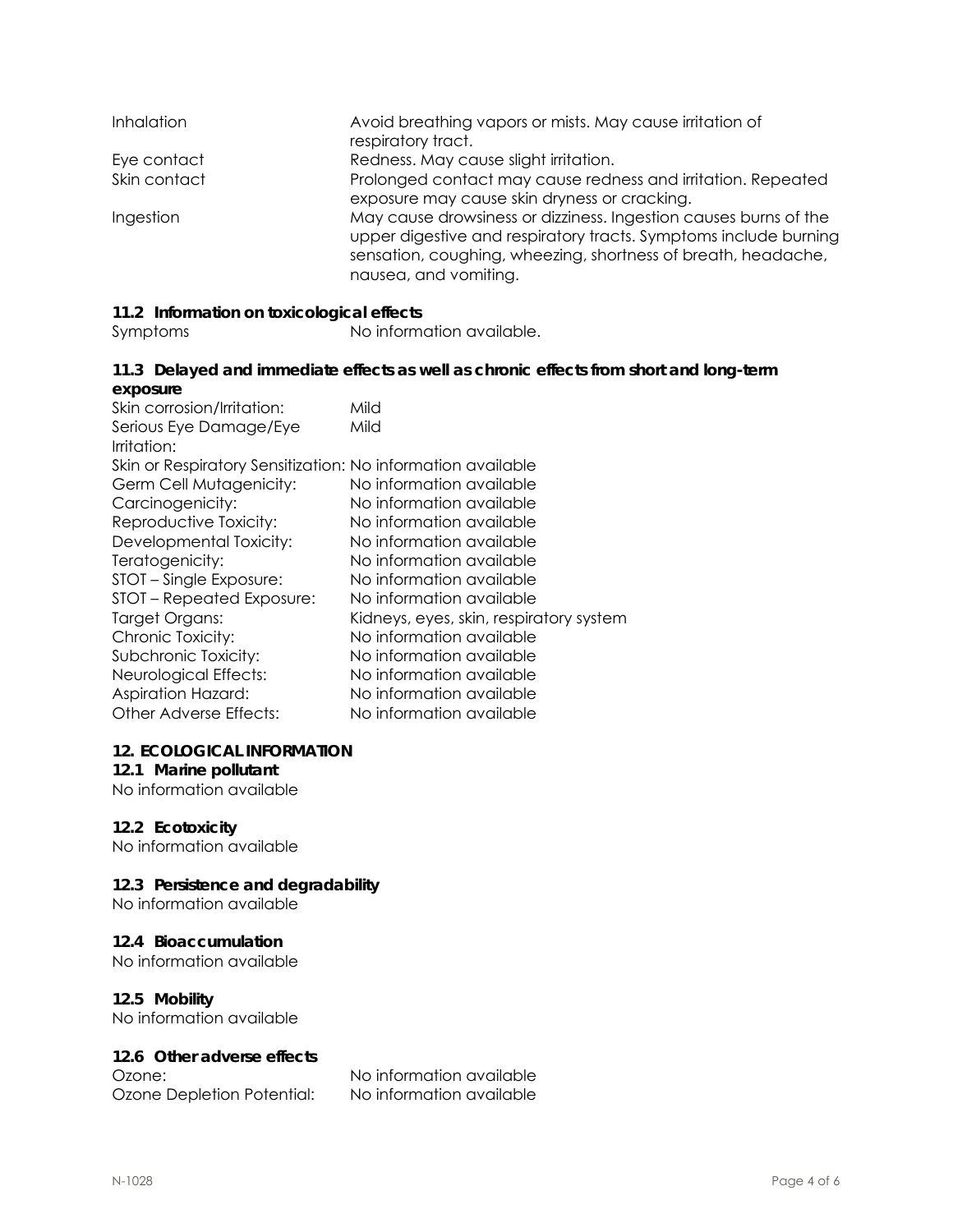# **13. DISPOSAL CONSIDERATIONS**

| 13.<br>DISPOSAL CONSIDERATIONS       |                                                                                                                                                                                                                                                                                                                                                                                                                           |
|--------------------------------------|---------------------------------------------------------------------------------------------------------------------------------------------------------------------------------------------------------------------------------------------------------------------------------------------------------------------------------------------------------------------------------------------------------------------------|
| 13.1 Waste treatment methods         |                                                                                                                                                                                                                                                                                                                                                                                                                           |
| Relevant Information:                | Keep out of drains, sewers, ditches and waterways.                                                                                                                                                                                                                                                                                                                                                                        |
| Disposal Method:                     | Use a licensed professional waste disposal service to dispose of<br>this product. Product may be dissolved in a combustible solvent<br>or absorbed onto a combustible material and burned by a<br>chemical incinerator.                                                                                                                                                                                                   |
| Contaminated Packaging:              | Dispose of as unused product.                                                                                                                                                                                                                                                                                                                                                                                             |
| <b>TRANSPORT INFORMATION</b><br>14.  |                                                                                                                                                                                                                                                                                                                                                                                                                           |
| Dot:                                 | Not dangerous goods.                                                                                                                                                                                                                                                                                                                                                                                                      |
| <b>REGULATORY INFORMATION</b><br>15. |                                                                                                                                                                                                                                                                                                                                                                                                                           |
| 15.1 US Federal Regulations          |                                                                                                                                                                                                                                                                                                                                                                                                                           |
| Clean Water Act (CWA):               | This product does not contain any substances regulated as<br>pollutants pursuant to the Clean Water Act (40 CFR 122.21 and<br>40 CFR 122.42).                                                                                                                                                                                                                                                                             |
| CERCLA:                              | This material, as supplied, does not contain any substances<br>regulated as hazardous substances under the Comprehensive<br>Environmental Response Compensation and Liability Act<br>(CERCLA) (40 CFR 302) or the Superfund Amendments and<br>Reauthorization Act (SARA) (40 CFR 355). There may be specific<br>reporting requirements at the local, regional, or state level<br>pertaining to releases of this material. |
| 15.2 US State Regulations            |                                                                                                                                                                                                                                                                                                                                                                                                                           |
| California Proposition 65:           | This product does not contain any Proposition 65 chemicals.                                                                                                                                                                                                                                                                                                                                                               |
| 16.<br><b>OTHER INFORMATION</b>      |                                                                                                                                                                                                                                                                                                                                                                                                                           |
| 16.1 HMIS Rating                     |                                                                                                                                                                                                                                                                                                                                                                                                                           |
| والمستمر سيمال الملليات والرازي      | $\sim$                                                                                                                                                                                                                                                                                                                                                                                                                    |

| Health Hazard:         |        |
|------------------------|--------|
| Flammability:          | Ω      |
| Physical Hazard:       | $\cap$ |
| Chronic Health Hazard: | $\cap$ |
|                        |        |

#### **16.2 NFPA Rating**

| Health Hazard:     |        |
|--------------------|--------|
| Fire Hazard:       | $\cap$ |
| Reactivity Hazard: |        |

#### **16.3 Preparation Information**

| Prepared By: | TriLink BioTechnologies, Inc.<br>858-546-0004 |
|--------------|-----------------------------------------------|
| Issue Date:  | 2016-05-31                                    |
| Version:     | ંવ                                            |

#### **16.4 Further Information**

Copyright 2016 TriLink BioTechnologies, inc. License granted to make unlimited paper copies for internal use only. The above information is believed to be accurate, but not necessarily all inclusive, and thus should only be used as a guide in the handling and use of this material. The